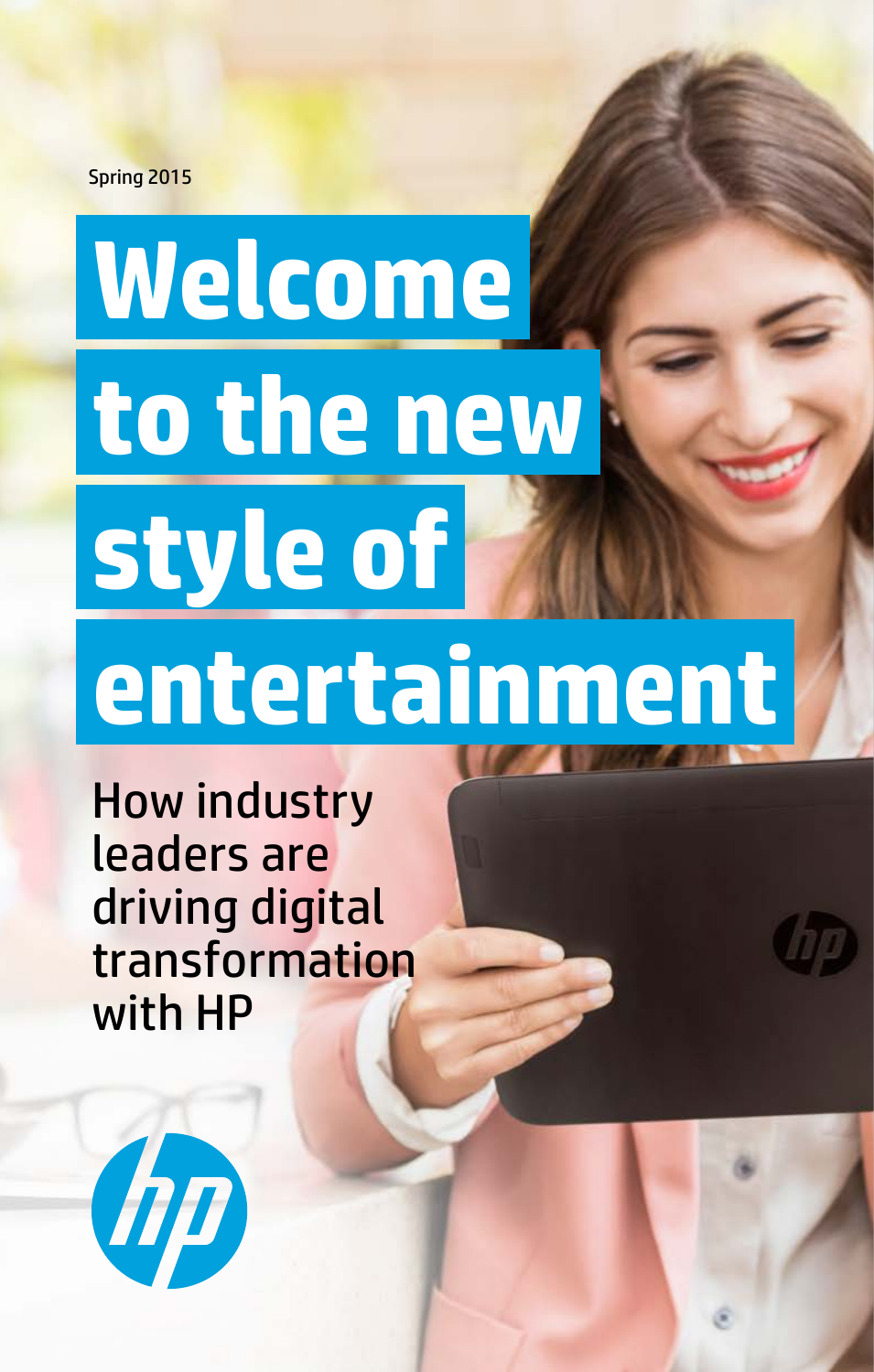## **Table of contents**

- **4** An analytics-driven M&E strategy [to personalize, engage, and monetize](#page-3-0)
- **12** [HP helps NASCAR drive social media.](#page--1-0)  [Hear the roar.](#page--1-0)
- **14** [Connecting content and customers](#page--1-0)  [for better business outcomes](#page--1-0)
- $\bigcirc$
- **16** HP + *[Walt Disney World](#page--1-0)*® Resort: [Delivering a magical guest experience](#page--1-0)
- **20** [M&E and the cloud: The sky's the limit](#page--1-0)  [for digital content](#page--1-0)
- **22** [HP + DreamWorks Animation: Harnessing](#page--1-0)  [the cloud in a big way—for the big screen](#page--1-0)
- **26** [For better security, think like a bad guy](#page-11-0)
- **34** [Why HP for M&E?](#page-19-0)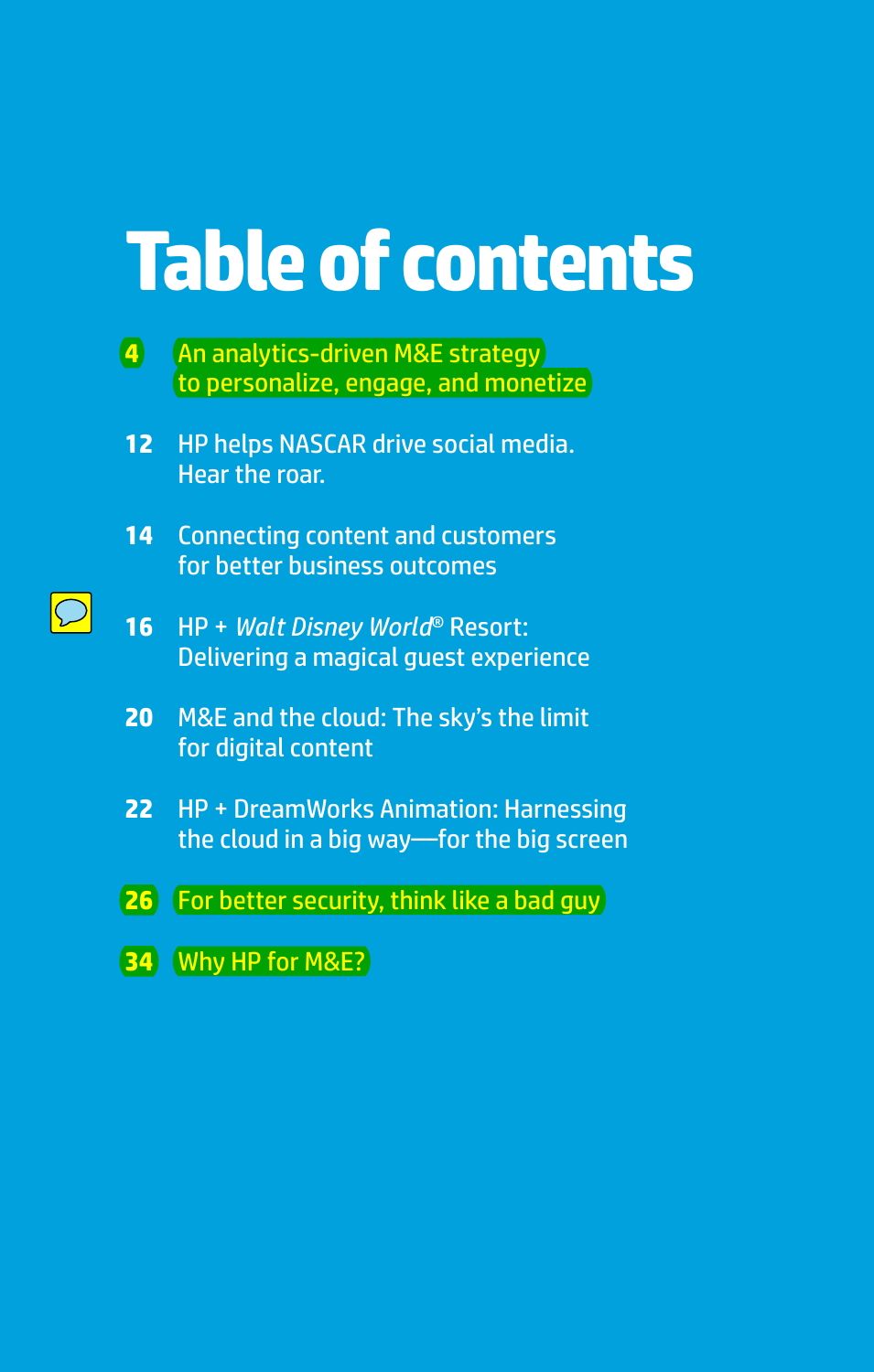# **Welcome to the new style of entertainment**

## Driving digital transformation with HP

It's an incredibly exciting and transformational time in the media and entertainment industry. Driven by consume-anywhere, mobile lifestyles, customers are flocking toward personalized content and connected, engaging experiences—when and how they want them. In turn, media and entertainment companies have exciting new ways to create, deliver, and monetize rich media content and personalized, connected experiences.

This expectation of instant connection to information and content is leading to a new style of business, powered by IT—where cloud, applications, Big Data, and mobility converge to create new opportunities for growth. Succeeding in this new style of entertainment requires a partner that can help you maximize your digital transformation.

In this ebook, you'll see how key trends are shaping the industry and how M&E companies are partnering with HP to drive innovation and engaging experiences. We look forward to collaborating with you as you make the journey to the new style of entertainment.

### **Mike Carrier**

Vice President, Media & Entertainment Industry HP Enterprise Services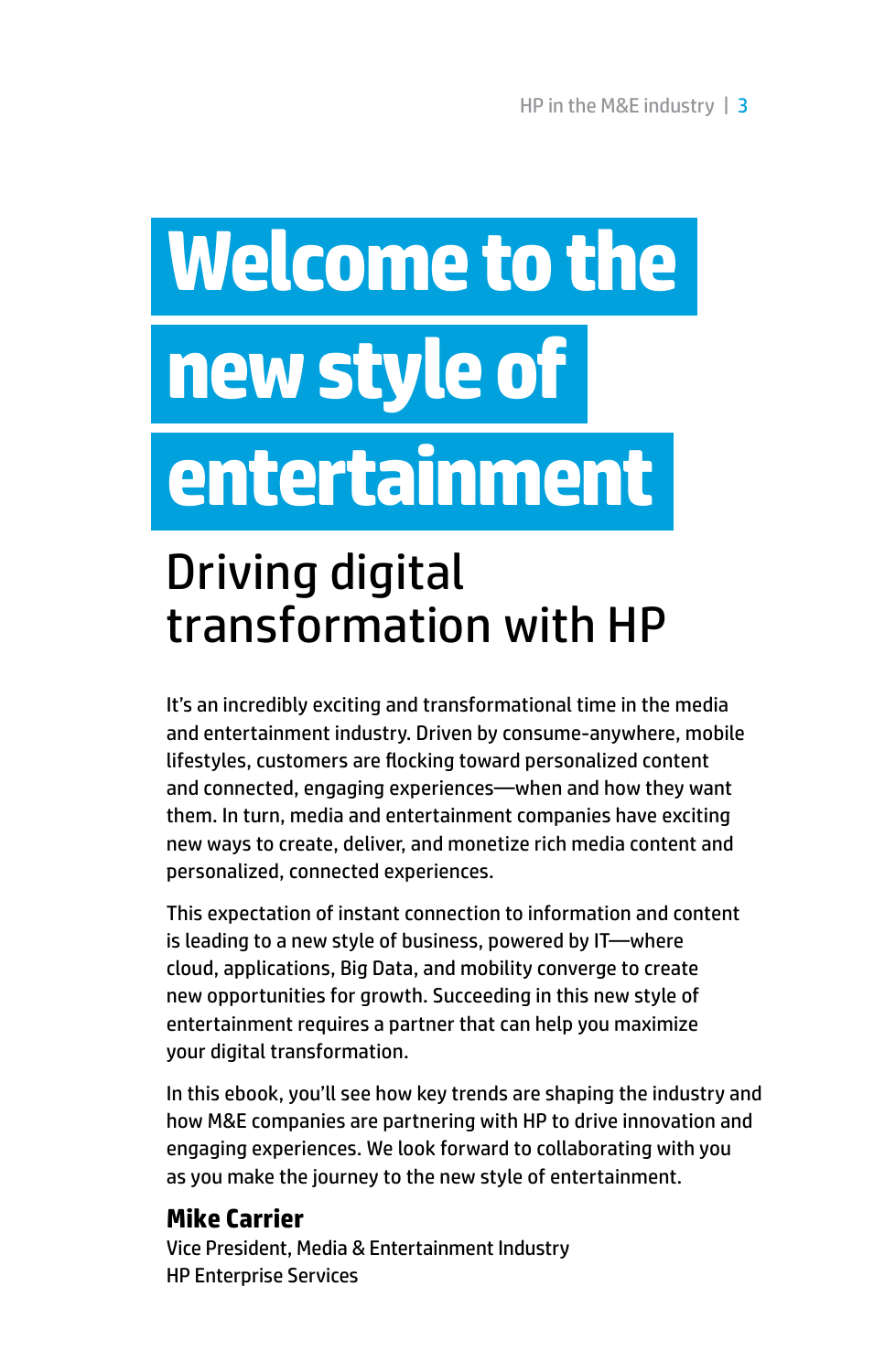# <span id="page-3-0"></span>**An analytics-driven M&E strategy to personalize, engage, and monetize**

Behind every click, tap, like, share, view, comment, and purchase lies consumers' passion to follow their own path. For M&E companies to grow and engage consumers in this new reality, they must listen to what their audiences want. But to unlock the true value of these insights, they need to integrate them into content production to monetize new and existing assets and deliver experiences that "hit the mark" with their audiences.

<sup>1</sup> "Advancing from a digital strategy – to a business strategy fit for a digital age." PwC. Note: British-English spellings were replaced by their American-English equivalents. <sup>2</sup> "Impact of Digital Transformation in the Media and Entertainment Sector,"

Econsultancy, November 2014.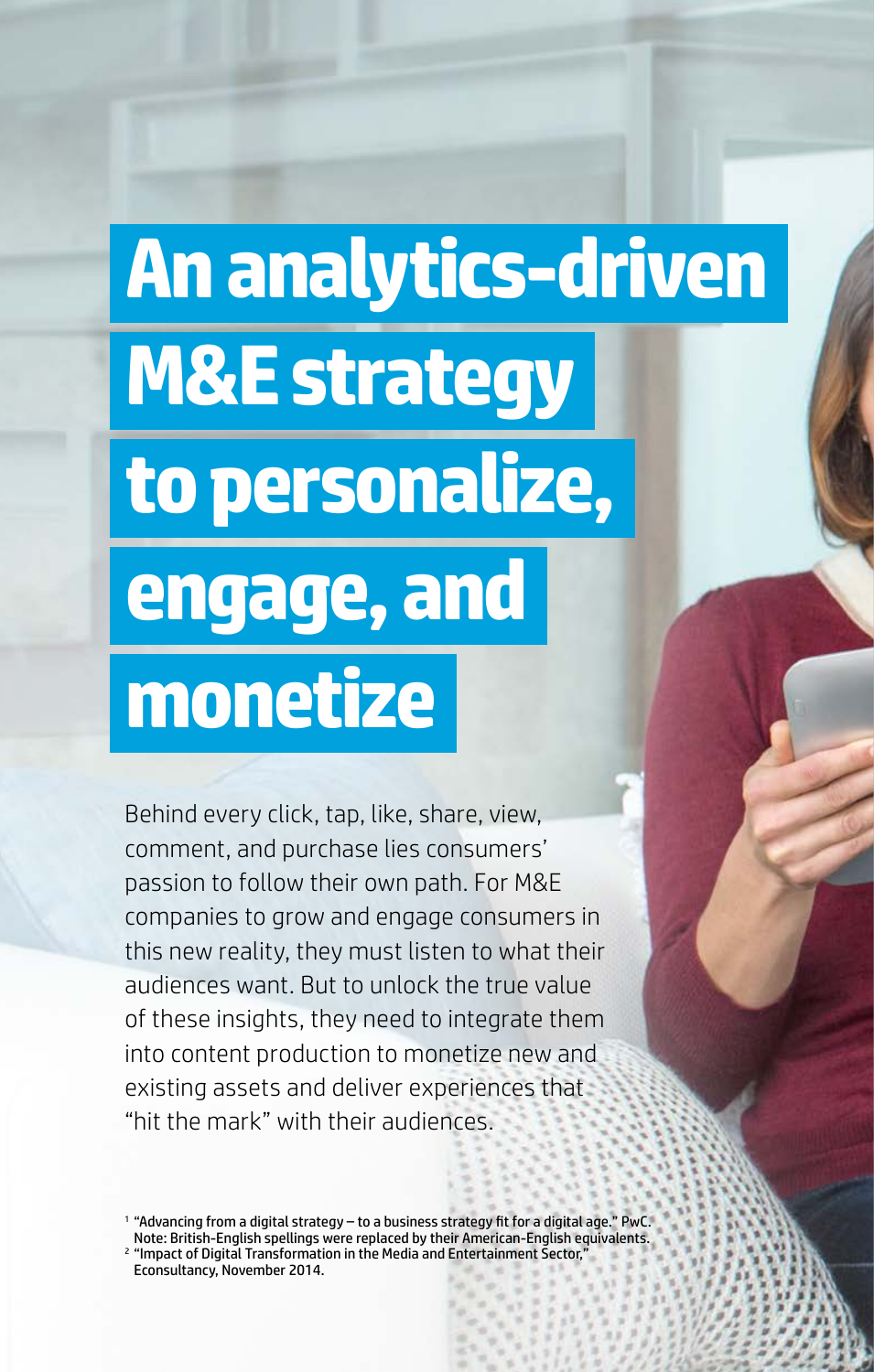"…consumers' psychology has undergone [a] dramatic change. They've realized they can be at the center of their own world of entertainment and media, switching from finding content experiences they have liked, to being found by content experiences they will like—via every channel and device."<sup>1</sup>

> Media organizations are just beginning to scratch the surface in using advanced Big Data capabilities to gather insights across traditional, broadcast, digital, and social channels—and near real-time analytics to help accelerate decision processes and outcomes.

Social media analytics in particular are a key source of consumer insights. The medium has evolved rapidly beginning with the awareness era (measured via likes and followers), moving to the engagement era (social listening and sentiment analysis), and now entering the transformation era (social intelligence integrated with business processes).

**74%**of media companies expect the "use of data to personalize, segment and deliver unique content experiences" to be an important trend…2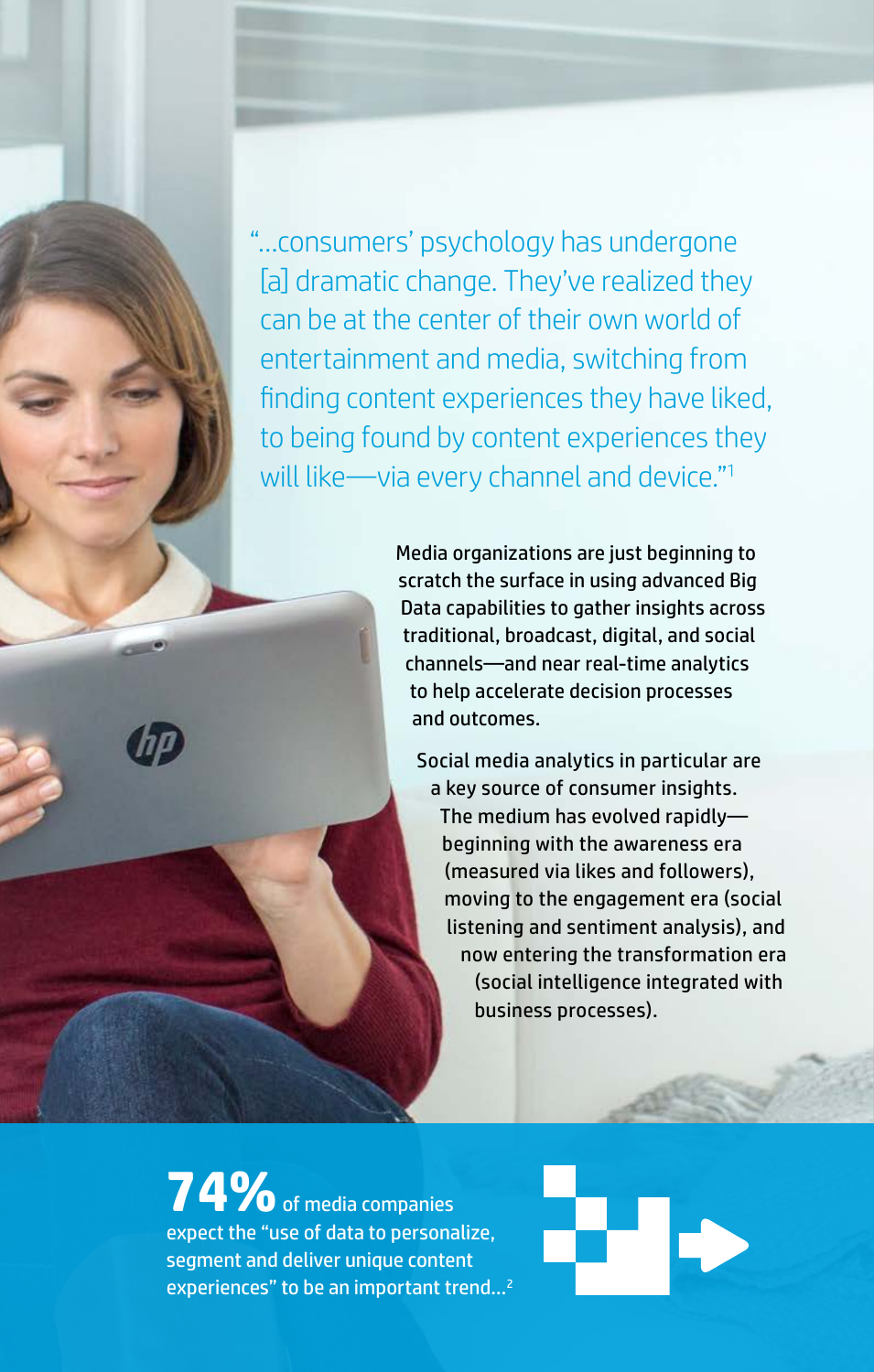## Personalization is the key to long-term consumer engagement, brand loyalty, and asset monetization.

The right content, right place, and right time (or the 3Rs) are hidden in multiple data sets, including digital, social media, CRM, and traditional media. To cull out the 3Rs' information, M&E companies need a next-generation analytics solution—one that enables them to create comprehensive consumer profiles, insights, and actionable intelligence to guide their 3Rs decisions.



Social media dramatically accelerates the sharing of consumer ideas, sentiments, and preferences. Consequently, **next-gen analytics solutions can keep up with your customers' real-time demands.**

"We know that mobile is becoming the place for media consumption. It is where people are doing their social networking, video viewing, reading, and of course, location-based searching."3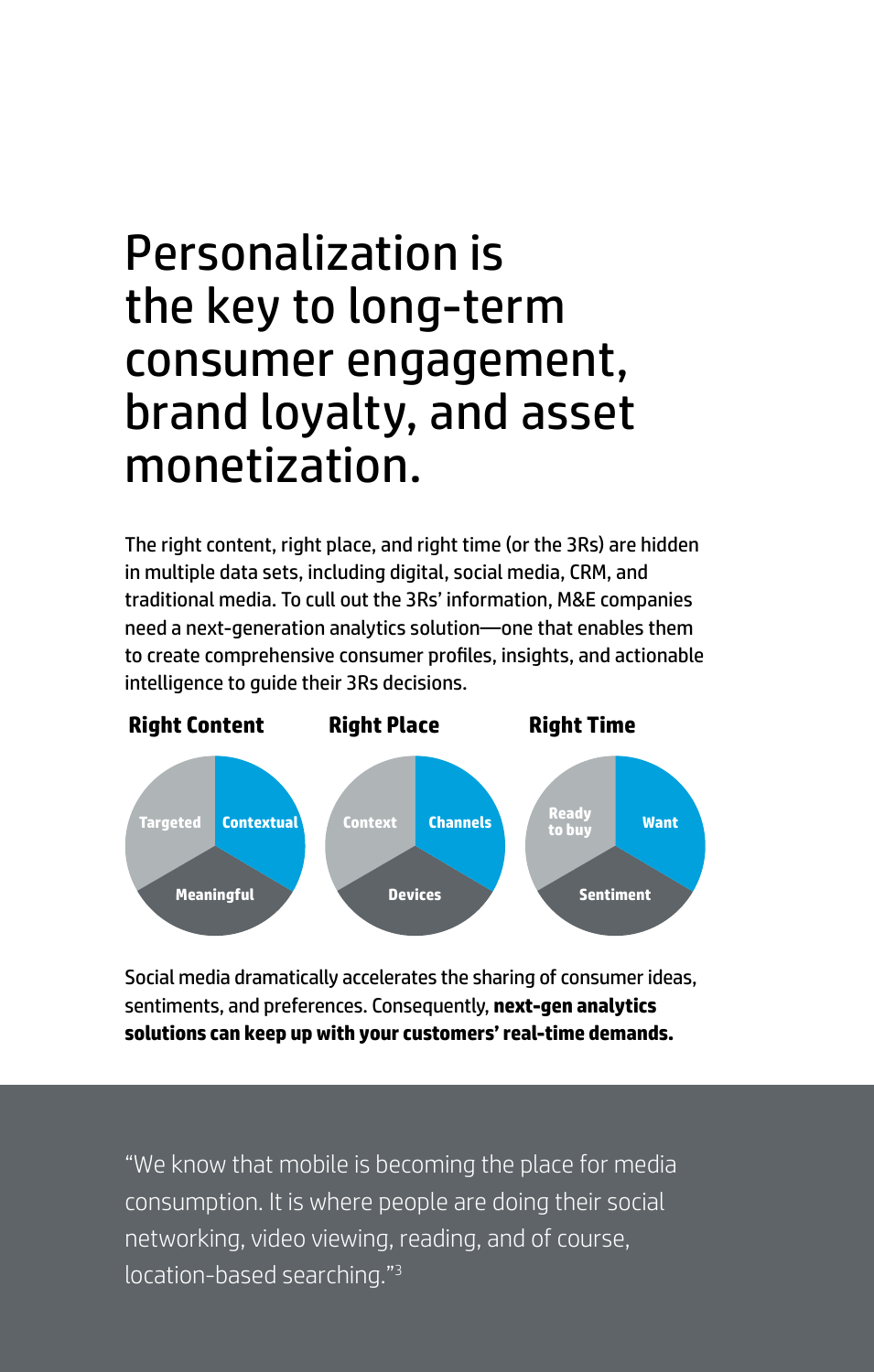## Integrating insights with production

HP believes that media companies can transform using an approach based on implementing an underlying intelligent platform that integrates media analytics with content production.

Combining rich analytics with content production will allow media organizations to optimize production lifecycles, better direct franchise management activities, and offer greater value to partners and, ultimately, end users and consumers alike.

### **From Big Data to big engagement**

With advanced, real-time analytics, cohesive customer profiles can be created, and M&Es can proactively manage and affect market sentiments, perceptions, and trends. As a result, media organizations will be better aligned with changing market demands and can accurately "hit the mark" with content and entertainment experiences that drive repeat revenues and increase brand-loyal fans.

### **In-house data underutilized by marketers4**

**50%** say that data is most

>10% say that their company uses

**65%** say that data silos prevent holistic<br> **65%** view of campaigns across channels

<sup>3</sup> Danova, Tony, "The Mobile Revolution Is The Biggest Tech Shift In Years, And<br>(Companies Are In A Race To Keep Up," Business Insider, Posted January 23, 2014.<br><sup>4</sup> Olavsrud, Thor, "Marketers See Value in Big Data Analyti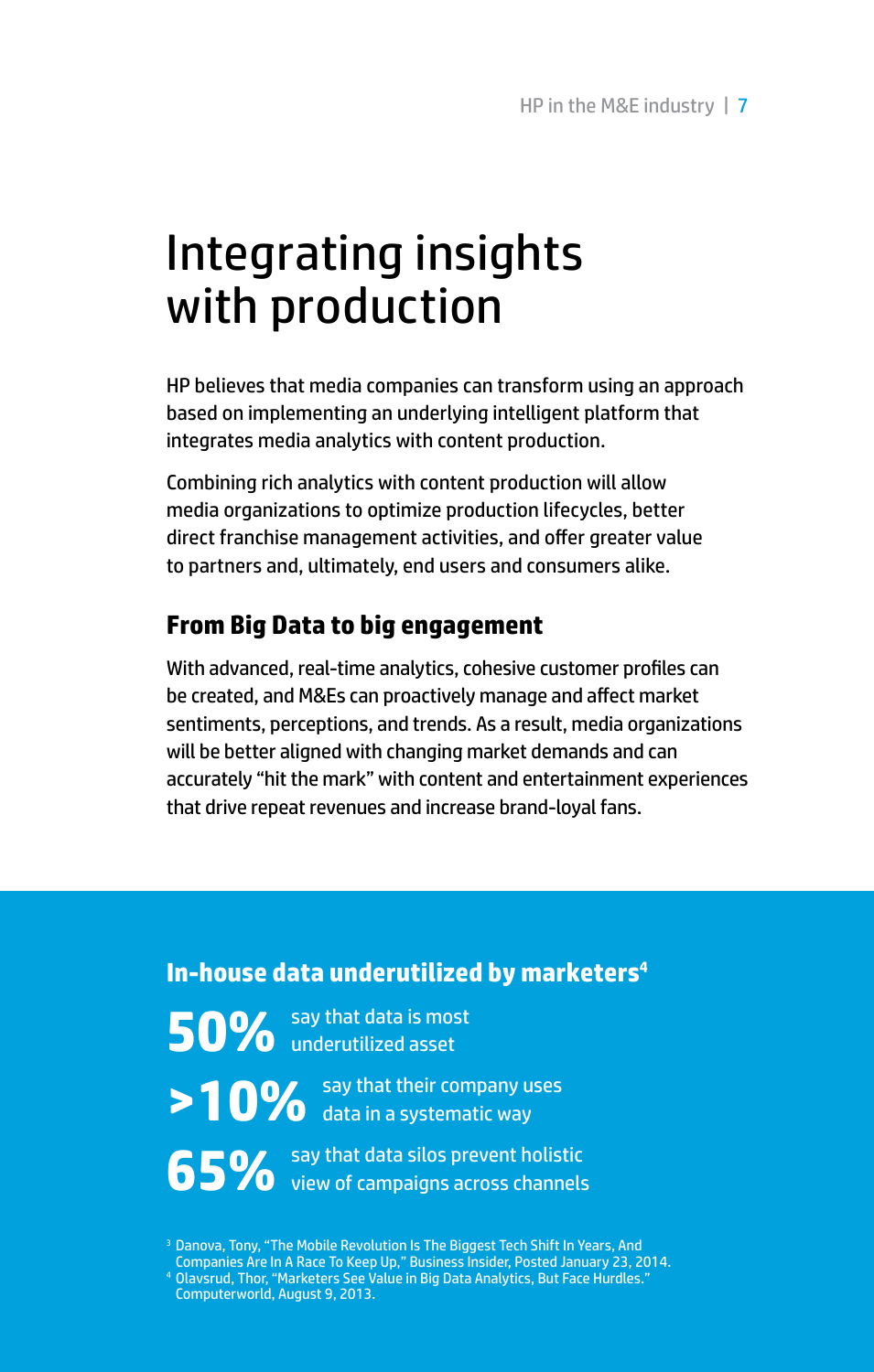### **An analytics platform personalized for M&E**

The HP Media Analytics Platform (MAP) helps M&E companies integrate analytics with content production to drive personalized consumer experiences and:

- Provide a better understanding of consumer sentiment in near real time.
- Facilitate the ability of marketers to understand brand affinity by region or demographic.
- Expose internal and public content that is more relevant to social media conversations.
- Provide the insights needed to understand how to prioritize existing content and new content against consumer demand and preferences.

## HP Media Analytics Platform



### **Gather**

Capture data across multiple sources.



### **Analyze**

Receive actionable insights from real-time analytics and business context definition.



### **Interact**

Contextually serve information to consumers.







### **Enable**

Automatically align with business and operational processes.



### **Share**

Automate the discovery and alignment of information across the enterprise.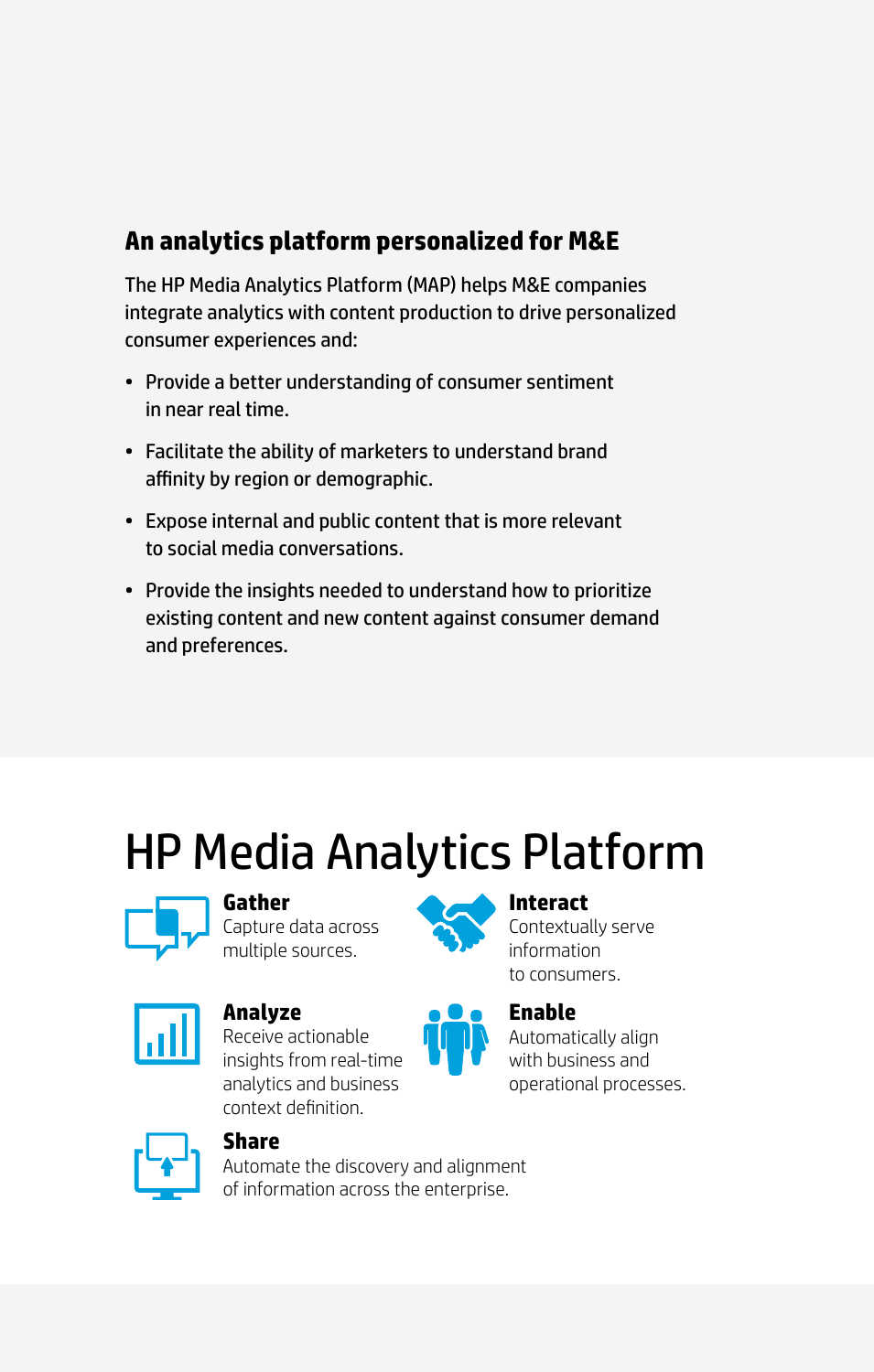Built on HP Haven—a big data platform that enables organizations to understand and analyze 100% of their data from any source, format, or location with extreme speed, security, and scale—HP MAP creates a 360-degree view of consumers, and then uses analytics to deliver the 3R jewels necessary to make customer experiences sparkle.

### **HP Haven**



66% of Fortune Global 500 M&E companies have bought HP Big Data solutions.<sup>5</sup>

<sup>5</sup> Enterprise Data Warehouse—End Customer Revenue for FY 2014 Fortune Global 500 list—2014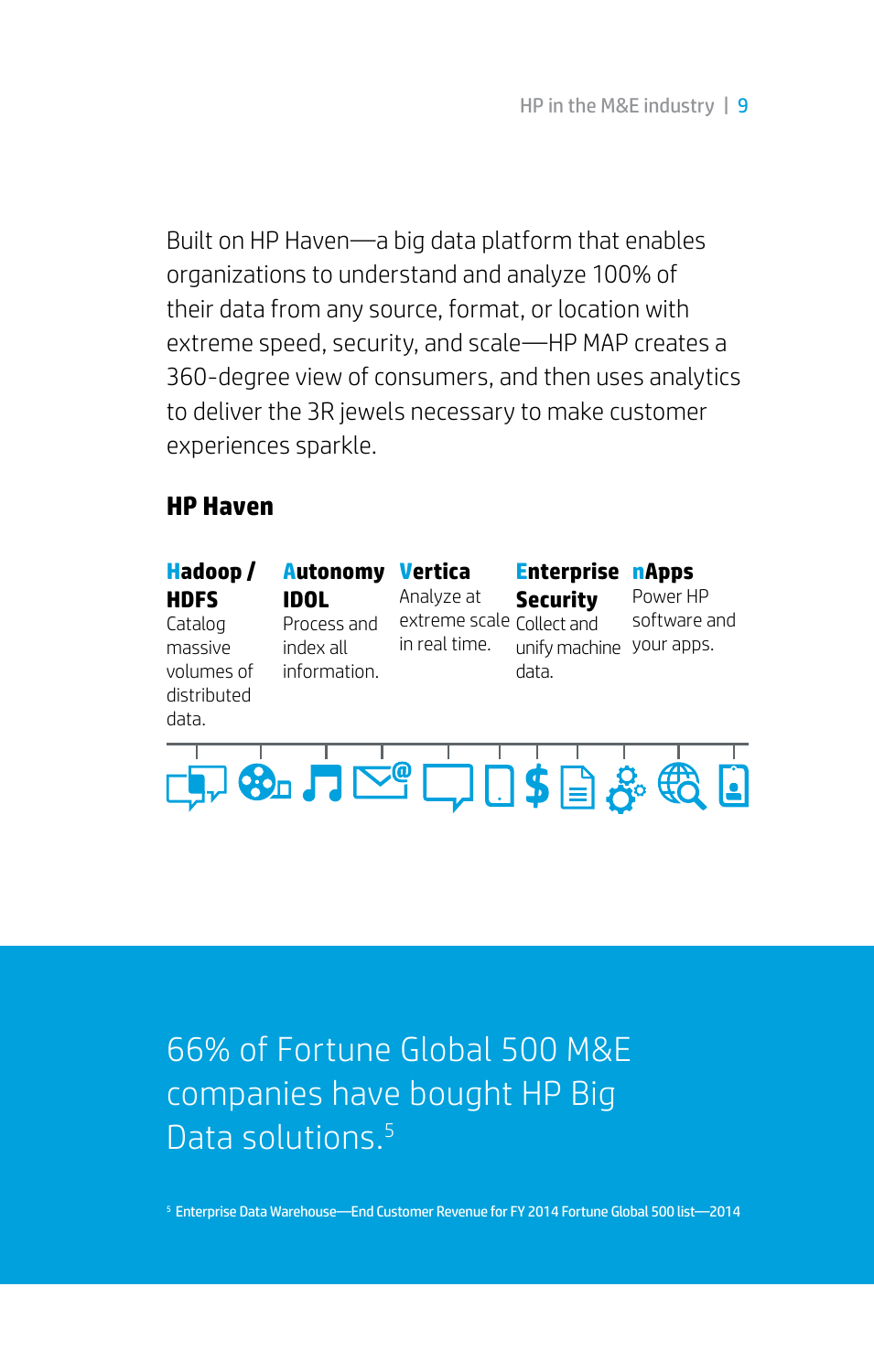

### **An end-to-end M&E consumer experience solution**

The HP MAP solution boosts engagement by considering every stage in the consumers' journey. By leveraging data and tools across the pre-experience, experience, and post-experience phases, M&E companies can take insights to heart, augment content production, and repurpose assets in entirely new ways creating superior personalized experiences that differentiate the brand and monetize more assets.

This integration between analytics and production enables seamless, interactive, multichannel engagement with audiences. This supports the broader concept of franchise management, which provides new opportunities for monetization across many channels.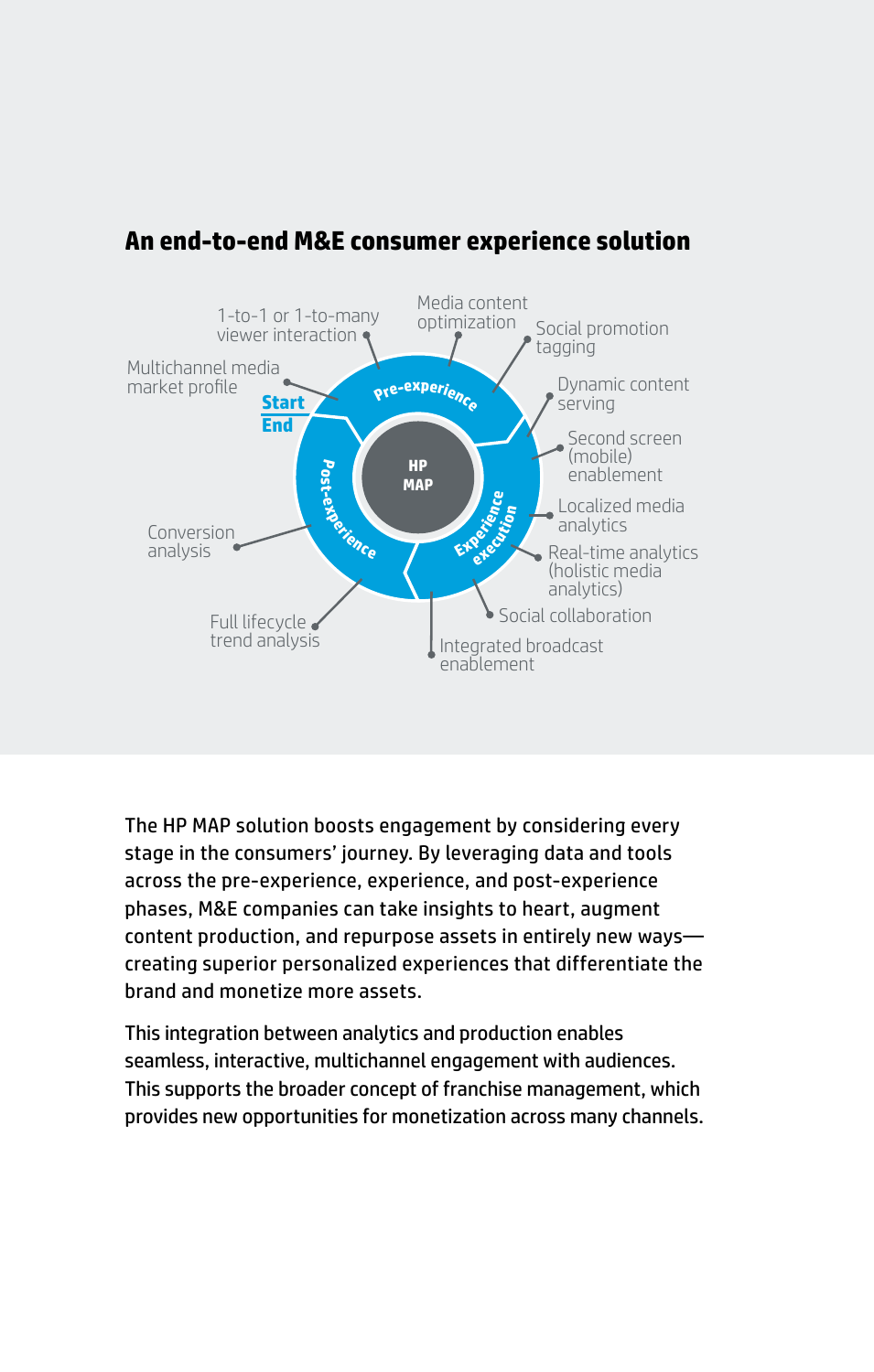### **HP MAP helps M&Es become personalized experience creators**

By coupling analytics with content production, content providers can deliver a more real-time, personalized interaction for consumers. Personalized delivery ensures that consumers will get the content they want when and how they want it.

### **HP Media Analytics Platform benefits**



## Let HP help you turn big data into big engagement

To learn more, visit us at [hp.com/go/media](http://hp.com/go/media) or contact HP Digital Media Practice Leader Steve Poehlein at [steve.poehlein@hp.com.](mailto:steve.poehlein%40hp.com?subject=)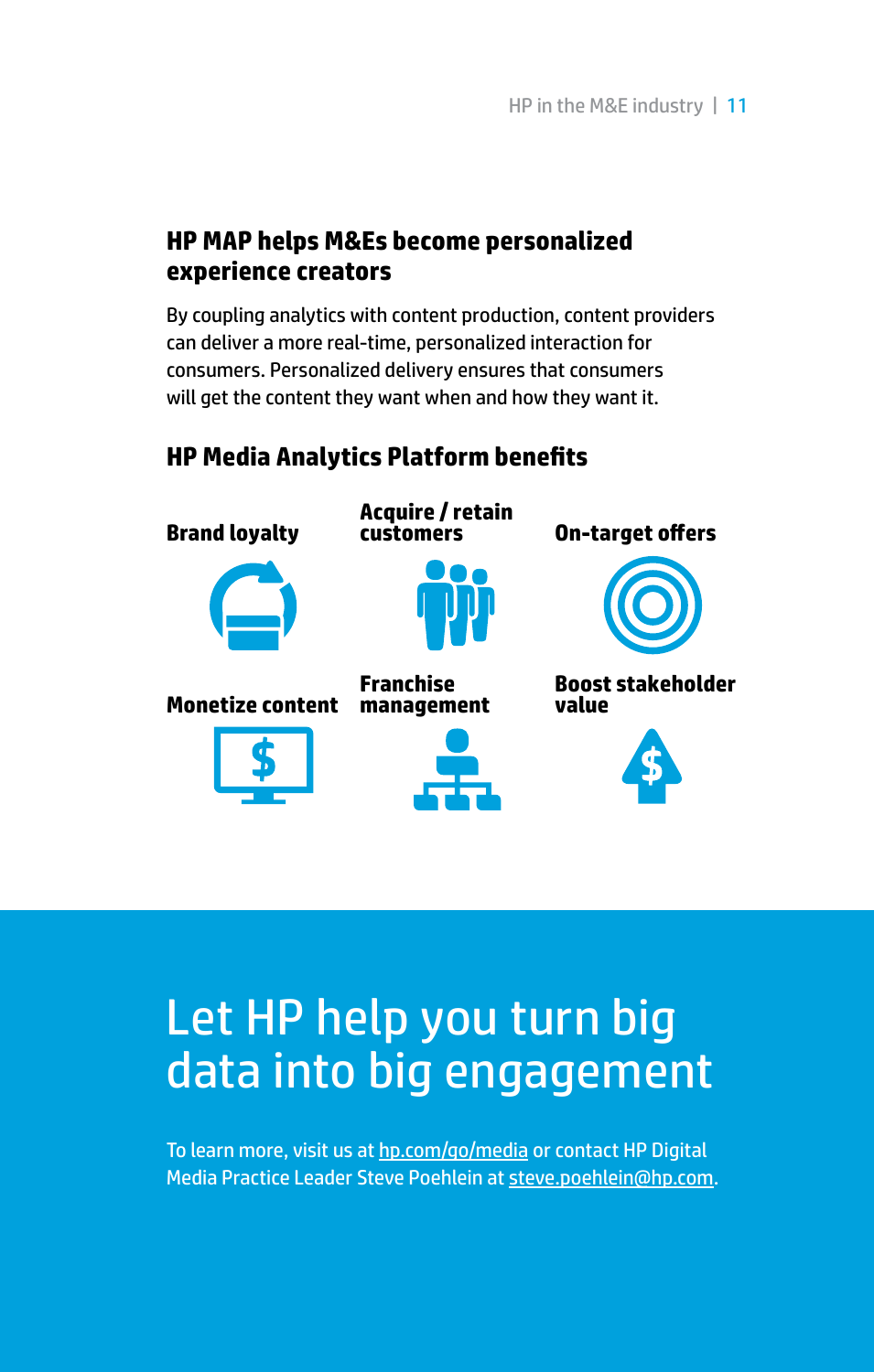# <span id="page-11-0"></span>**For better security, think like a bad guy**

Media companies lose an average of **\$5.4M1** per data breach.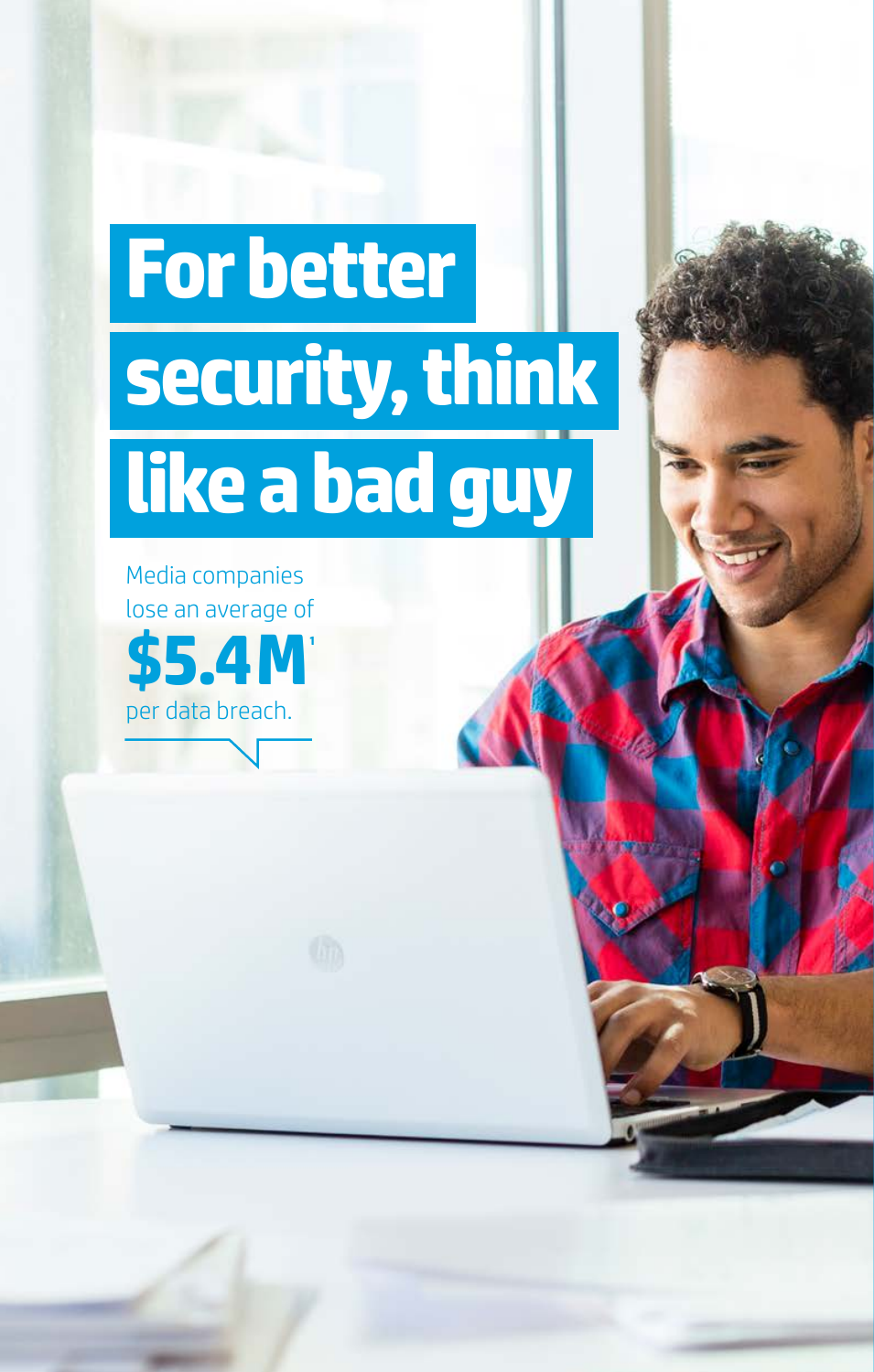The key to defeating data thieves is to go on the offensive. It starts by thinking like a cybercriminal so you can read their playbook. Now you can anticipate their moves and create a more effective playbook of your own. One brimming with strategies and tactics to win each phase of the data breach chess match.

When you know your adversary, you prevent more breaches and significantly mitigate the few that get past your defenses.

Are **you** prepared to defeat your opponent quickly, intelligently, and decisively?

## $00000$

The probability of a media company data breach involving 10K+ records within the next 24 months is 20%.<sup>2</sup>

<sup>1</sup> "[2014 Cost of Data Breach Study: United States."](http://essextec.com/sites/default/files/2014 Cost of Data Breach Study.PDF) Ponemon Institute Research Report. May 2014. **Note:** The average cost for each lost or stolen record containing sensitive and confidential information in 2014 was \$201, with a total average cost paid by each company of \$5.9 million. The average cost for each record in the media industry was \$183 (p.7), which equals 91% of average. Multiplying 91% times the average total cost paid of \$5.9 million equals an average media company breach cost of \$5.4 million. <sup>2</sup> Ibid.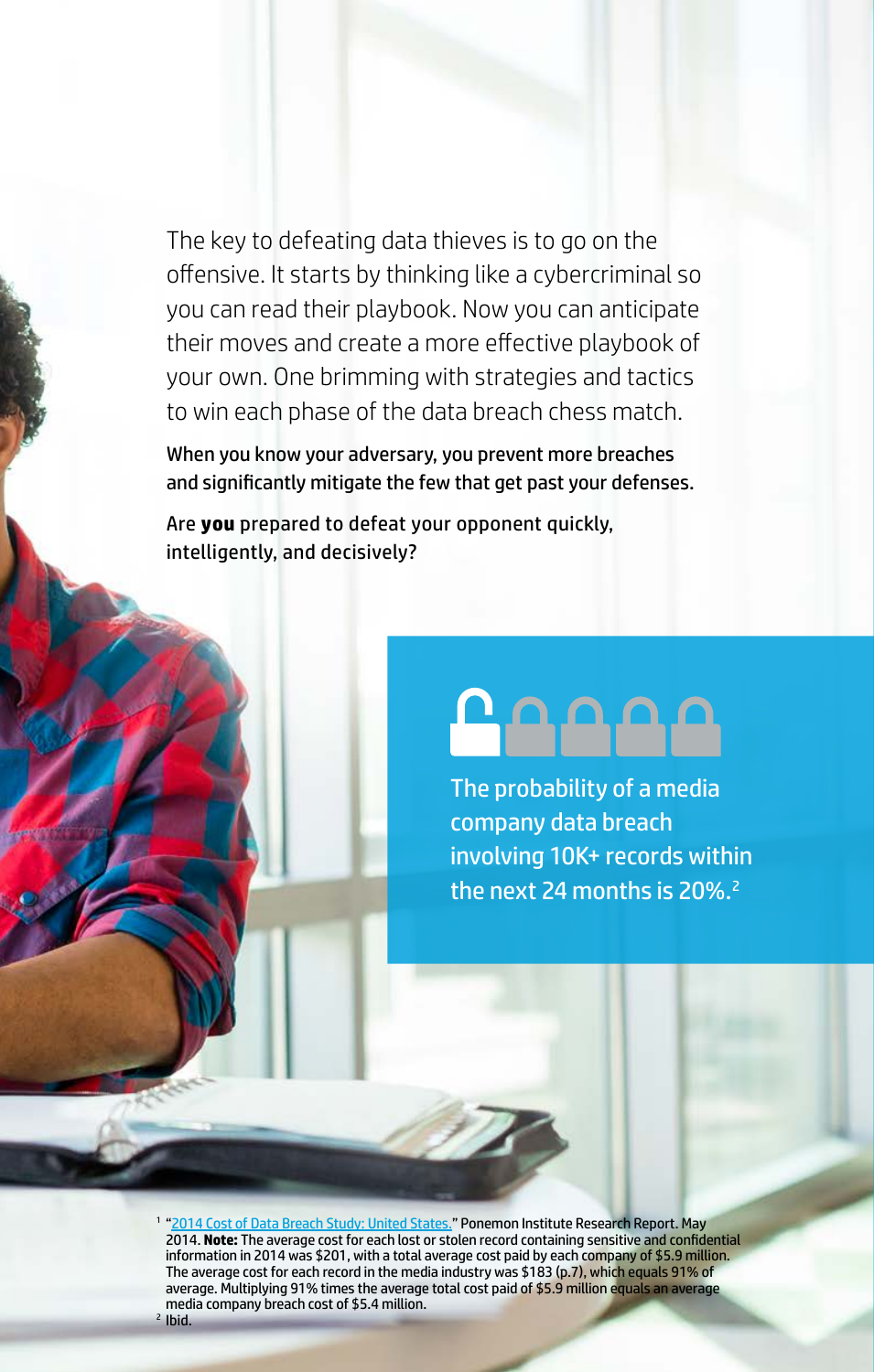## The challenge

**Many enterprises have gaps in their data security and response capabilities.<sup>3</sup>**



<sup>3</sup> ["Is Your Company Ready for a Big Data Breach?](http://www.experian.com/assets/data-breach/brochures/databreach-preparedness-study-v3.pdf)" Ponemon Institute Research Report. March 2013.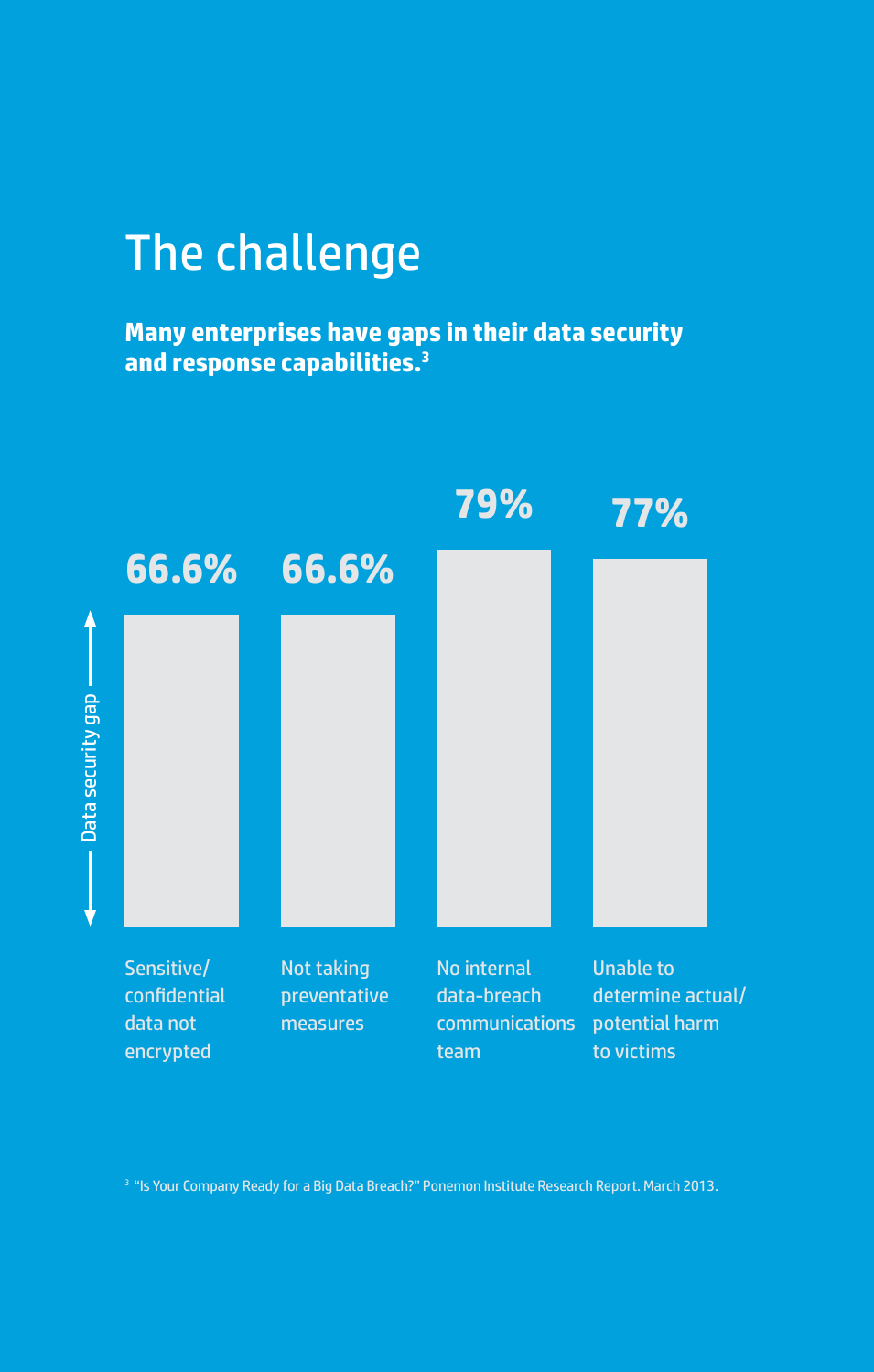### **Executive involvement is essential to defeating data thieves.**

Leadership experience, preparation, and skills combine to deliver potent, coordinated, and thoughtful data breach plans and responses.

How important is executive-level involvement? According to a survey by Ponemon Institute, should an incident **How important is executive-level involvement**  occur, executive involvement is essential or very important **in the incident response process?** to accomplishing these five critical imperatives: $^{\rm 4}$ 



Executives who adopt a strong security posture and have a pre-existing incident response plan cut costs per lost/stolen record by 18% combined.5

<sup>&</sup>lt;sup>4</sup> "[The Importance of Senior Executive Involvement in Breach Response.](http://h20195.www2.hp.com/V2/getpdf.aspx/4aa5-5310enw.pdf)" Ponemon Institute, LLC. October 2014.

<sup>5</sup> "[2014 Cost of Data Breach Study: United States.](http://essextec.com/sites/default/files/2014 Cost of Data Breach Study.PDF)" Ponemon Institute Research Report. May 2014. Developed from Figure 7, p. 9.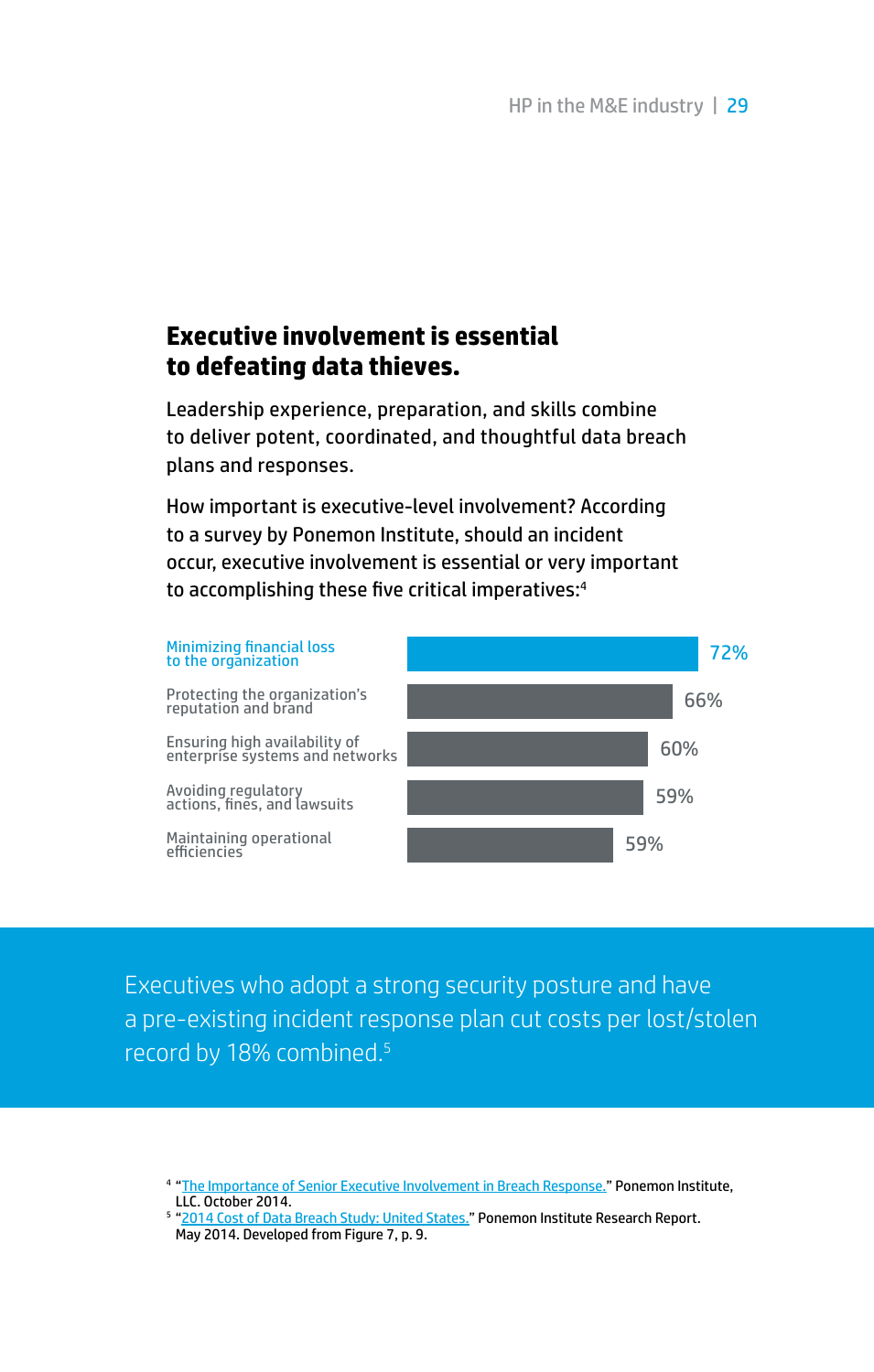HP security experts discover four times more critical vulnerabilities than the rest of the market combined.<sup>6</sup>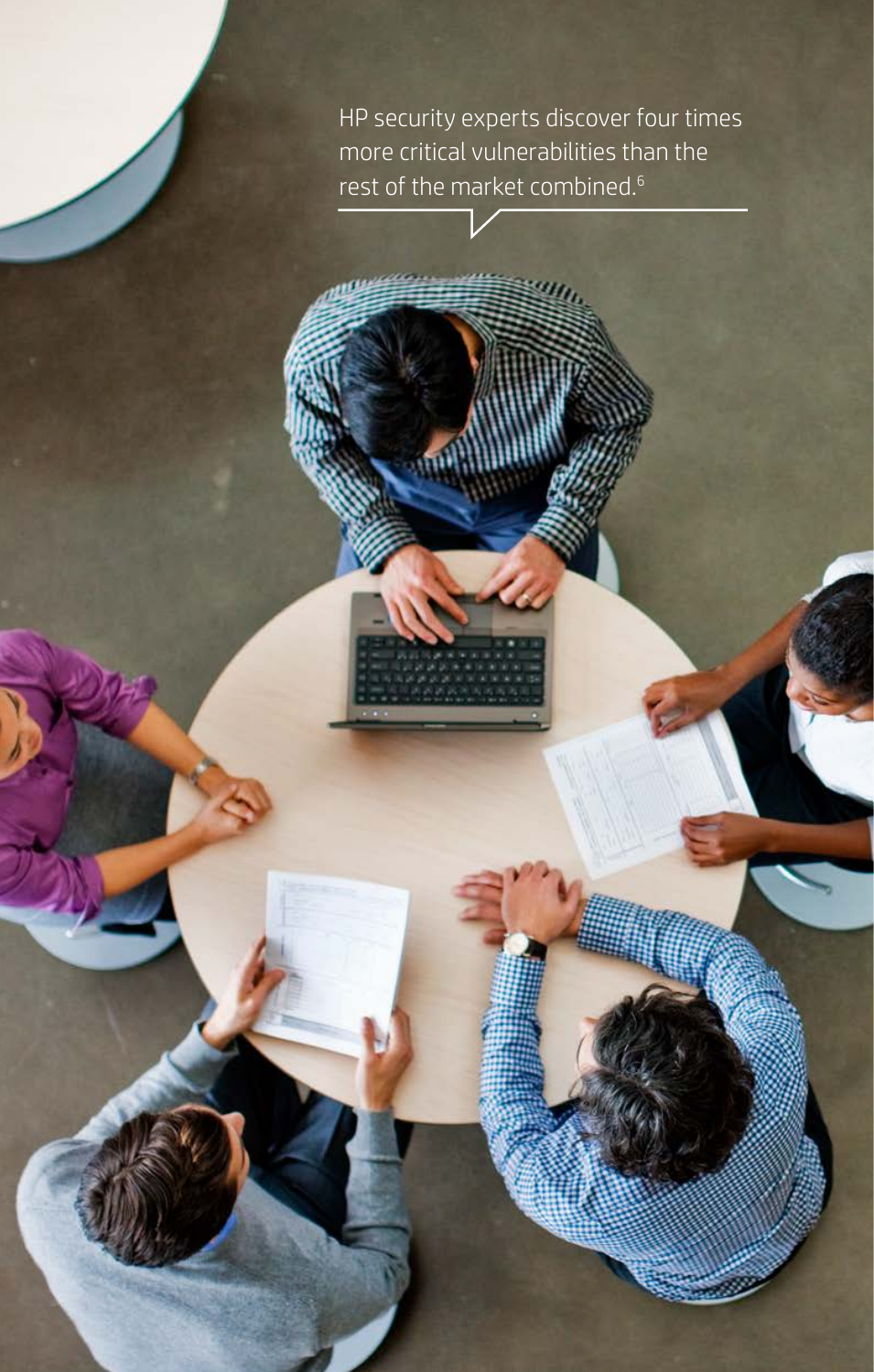## The solution

### **Together we can close the gap to protect what matters.**

HP Enterprise Services security experts wrote the playbook to thwart cybercriminals. Our cyber-security experts anticipate every gap to harden your defenses. The result? An end-to-end cyber security solution tailored to your goals, strategies, and infrastructure. One that **proactively addresses incidents before, during, and after they happen**.



### **Before** Security consulting services

- Data protection and privacy
- Infrastructure and network security
- Threat and vulnerability management
- Security strategy and risk management consulting

### **During** Security intelligence and incident response

- Rapid detection
- Prompt, savvy incident response

### **After** Remediation and implementation

<sup>6</sup> "Analysis of the Global Public Vulnerability Research Market in CY 2011." Frost & Sullivan, April 2012.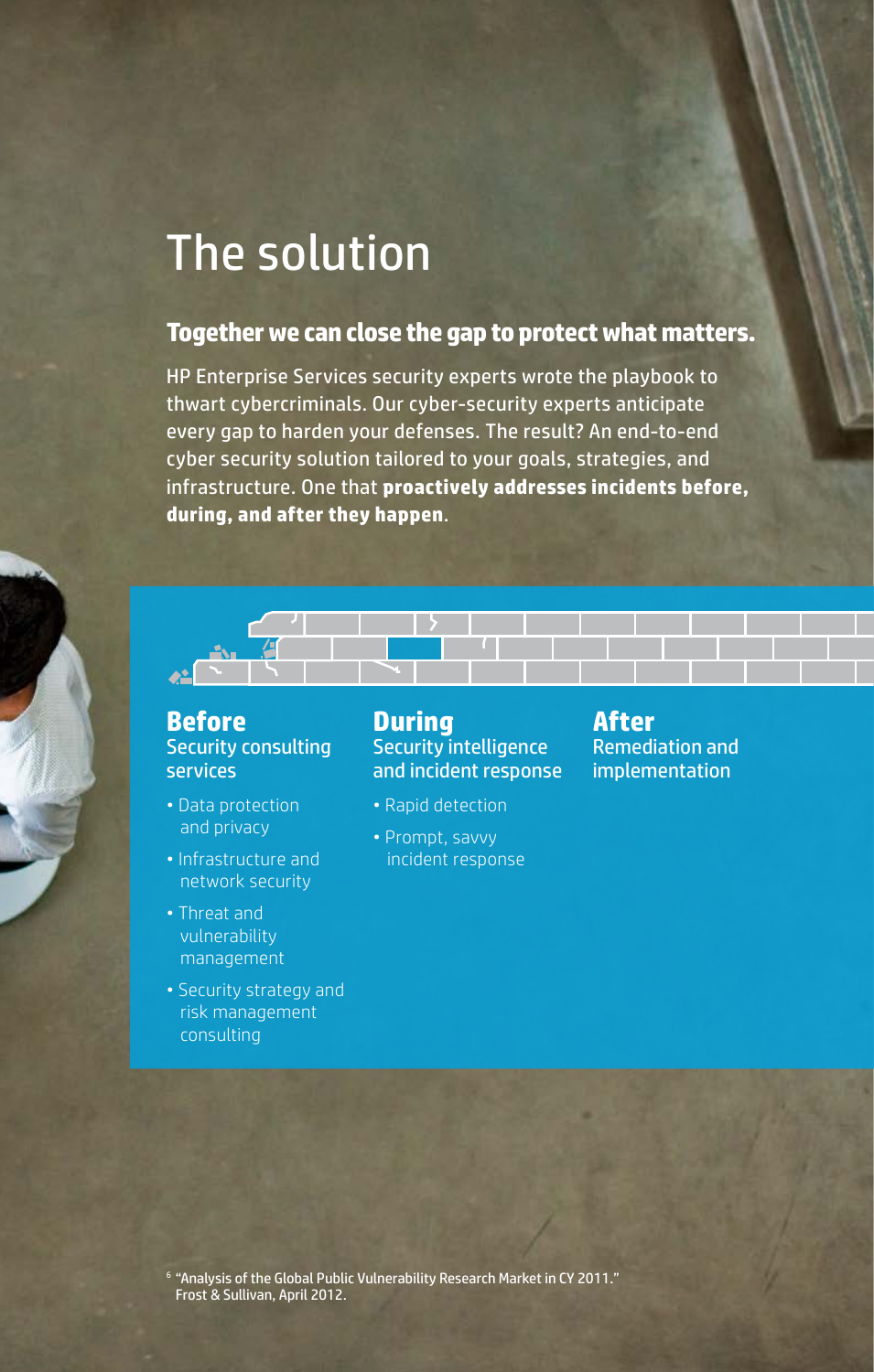## Why HP?

### **HP is a global leader in cyber security**



### **Global footprint**

**9** Worldwide security operations centers



### **Best practices and research**

Industry-leading security best practices

HP Labs researches and addresses vulnerabilities



**Highly experienced**

## **23 billion**

Security events handled per month

**90,000**

Devices secured for 47 million users

**Enterprise security expertise**

## **5,000**

Experienced and credentialed security professionals

## **10,000+**

Customers worldwide including 9/10 of the largest banks with \$9T+ in transactions every day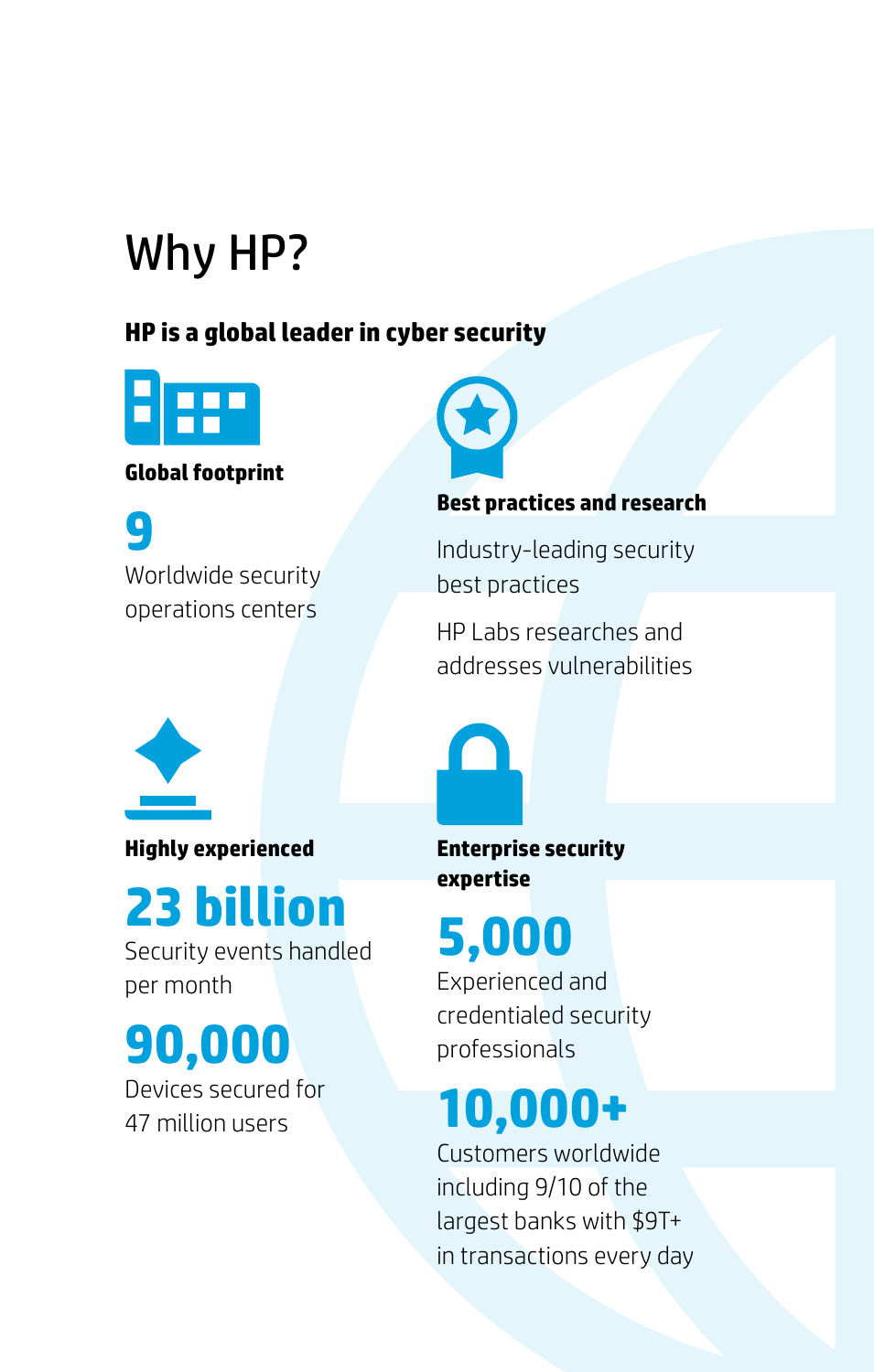## Team with HP to thwart cybercriminals

Find these executive breach response resources at [hp.com/go/breachresponse](http://hp.com/go/breachresponse)

**1.** Read the independent report:<br> **1.** [The Importance of Senior Executive](http://h20195.www2.hp.com/V2/getpdf.aspx/4aa5-5310enw.pdf) [Involvement in Breach Response](http://h20195.www2.hp.com/V2/getpdf.aspx/4aa5-5310enw.pdf)

**2.** Take the [breach response assessment](https://breach.hpsecurityassessment.com/)



**3.** Download the [HP executive breach](http://h20195.www2.hp.com/V2/getpdf.aspx/4aa5-5562enw.pdf) [response playbook](http://h20195.www2.hp.com/V2/getpdf.aspx/4aa5-5562enw.pdf)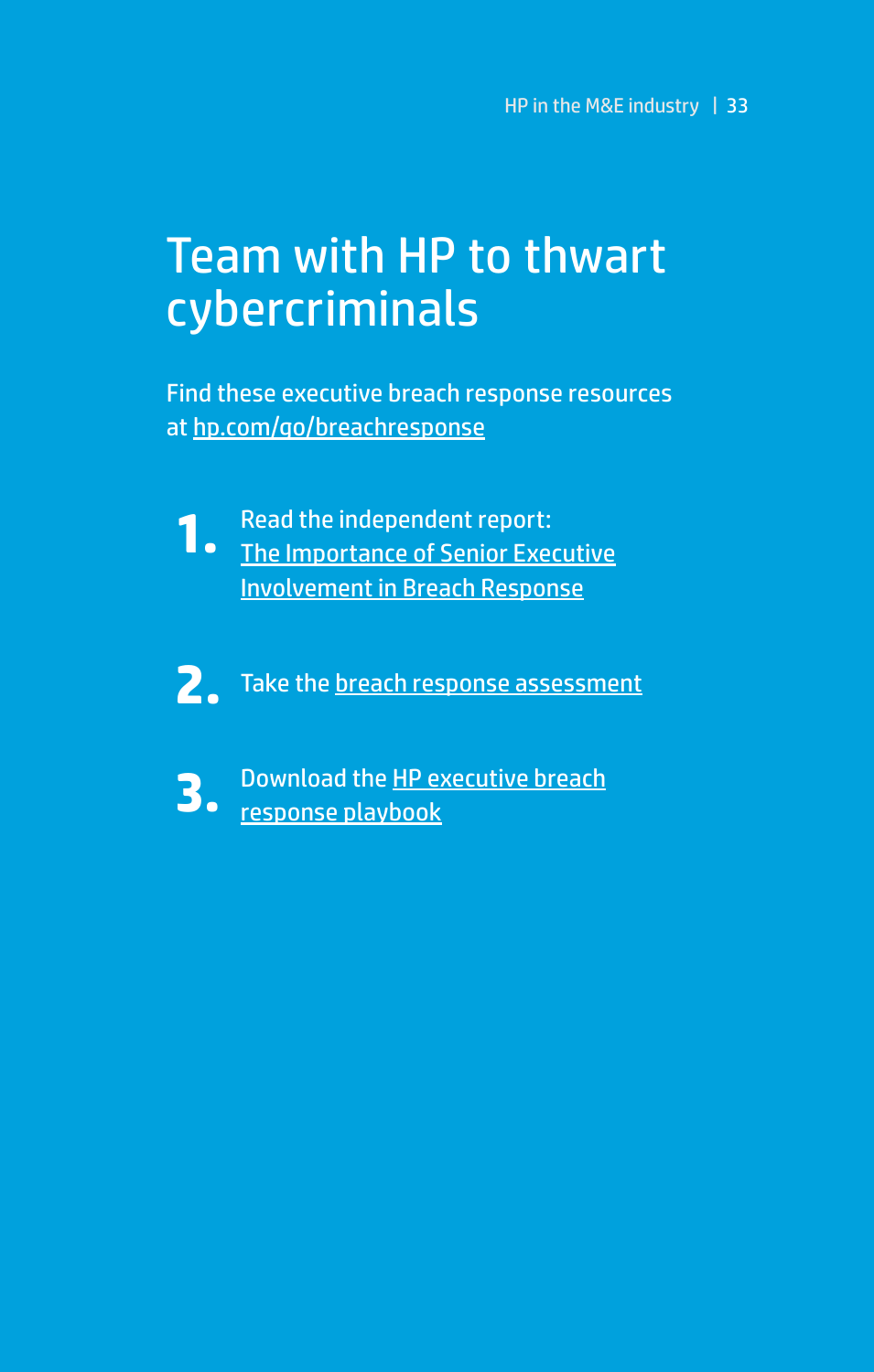# <span id="page-19-0"></span>**Why HP for M&E?**

Digital devices, platforms, and channels have led to vigorous demand for rich media content. Driven by consume-anywhere, mobile lifestyles, customers are flocking toward personalized content and engaging experiences. This expectation of instant connection to information and content is leading to a new style of entertainment, supported by what we call the New Style of IT where cloud, applications, Big Data, and mobility converge to create new opportunities for growth.

### **Accelerate innovation with HP Enterprise Services**

Our M&E experts apply real-world experience and innovative technologies and solutions to help you:

- Better understand and engage fans and customers across every channel—with advanced, real-time analytics into audience insights and preferences
- Identify new ways to create and monetize new and existing content by integrating these insights with content production, distribution, and franchise management
- Optimize your operations to accelerate efficiencies with modernized applications and web services, and keep pace with business and consumer demands with the right infrastructure, applications, and services.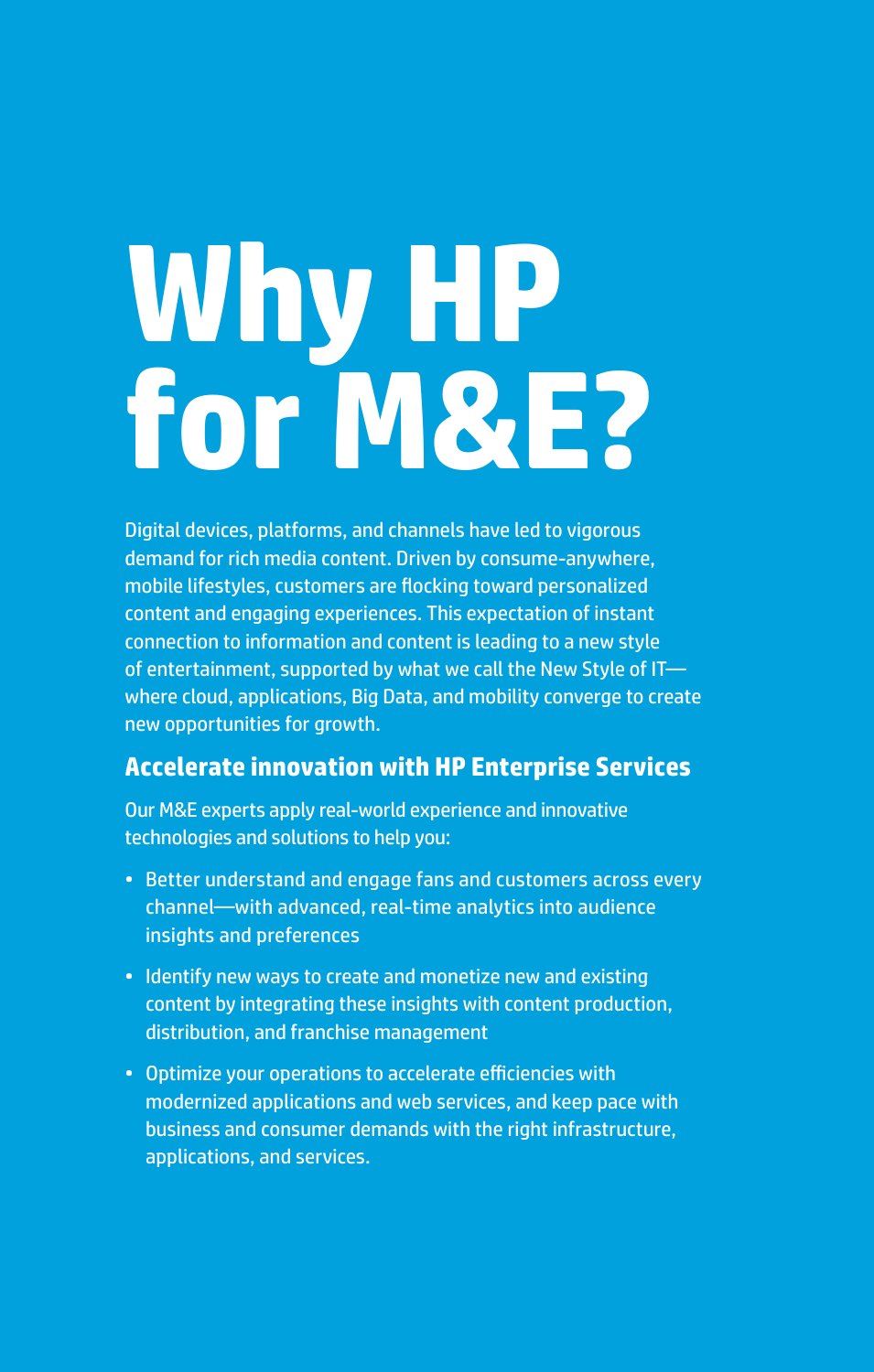

## **HP brand**

Delivering the best products and services to solve your challenges

## **Collaborative approach**

Working with you to achieve your objectives



### **Industry expertise and innovation**

Offering focused R&D and talented experts to deliver practical innovation and operational excellence

### **Ability to manage complexity**

Keeping your mission-critical systems operating seamlessly

**Learn how HP can help you transform to the new style of entertainment hp.com/go/media**